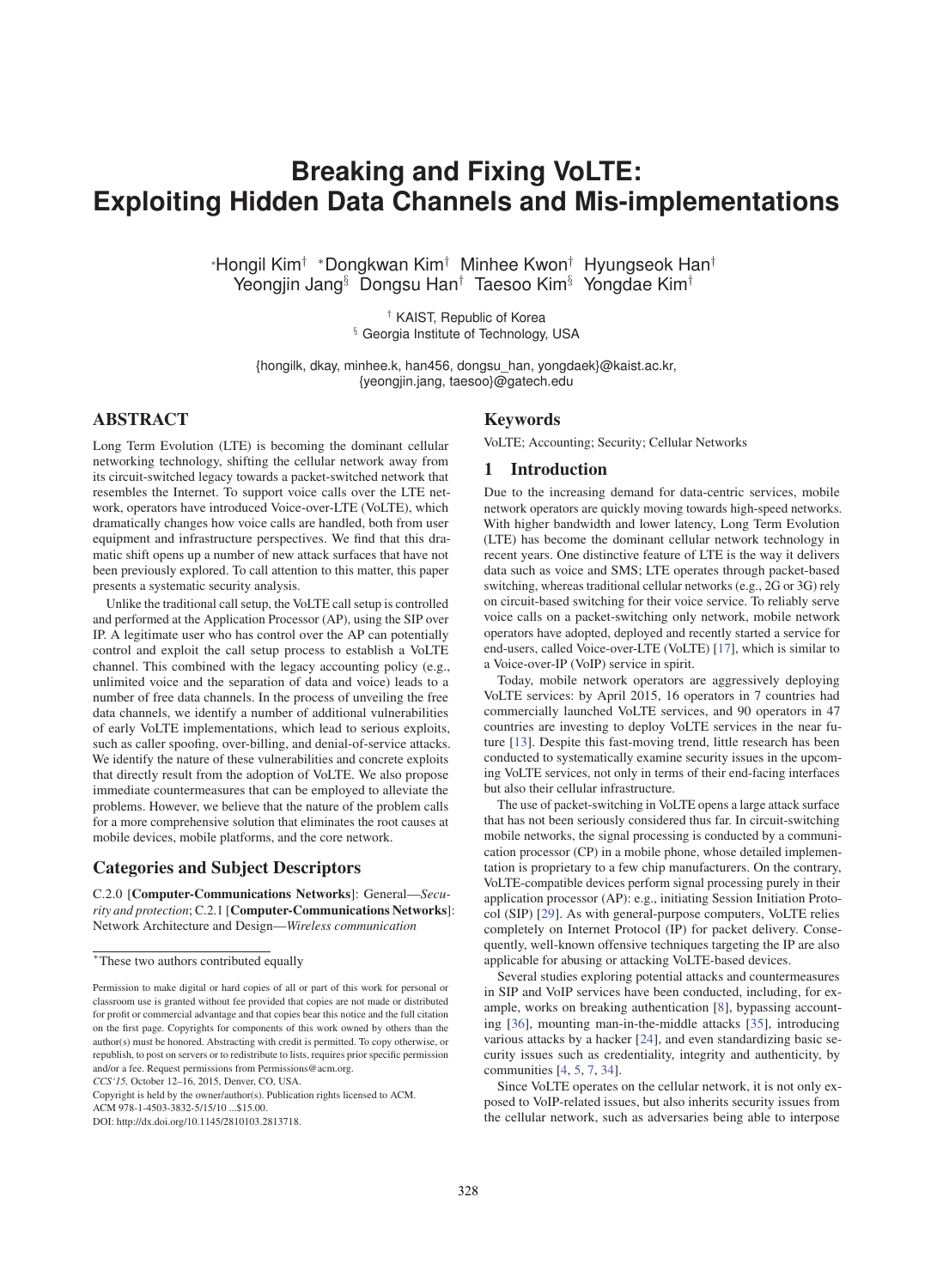the signal processing itself. For example, unlike VoIP services, the LTE network provides a communication channel (which is called a *bearer*) with guaranteed bandwidth, once a VoLTE call is established. As it becomes easy to interpose call signaling with VoLTE functionality, an adversary can create and utilize private communication channel for peer-to-peer data exchange, which is not a supported feature in cellular networks. Furthermore, since most operators do not charge the use of a dedicated channel for VoLTE service, an adversary can utilize it without being charged.

More seriously, its implementation caveats in authentication and session management for VoLTE make its infrastructure vulnerable, and, therefore, an adversary can easily mount various attacks that bypass the security policy of VoLTE.

Regarding problems with user equipment (UE), VoLTE opens a security loophole whereby an adversary can make a call without suitable permission for voice, since the current permission model for Android devices is only suitable for legacy circuit-switching calls.

In this paper, we first present problems of commercially deployed VoLTE services in 5 operators in the United States and Korea<sup> $1$ </sup>. These problems are mainly caused by legacy policies and the immature software infrastructure of VoLTE. To show the motivation for addressing these problems, we demonstrate various attacks that (1) piggyback a hidden, free data channel (e.g., free extra bandwidth to the adversary), (2) bypass VoLTE's accounting system (e.g., direct calling bypassing the charging server), and (3) abuse the VoLTE service (e.g., caller spoofing, overbilling attack)

In addition, we propose immediate and potential countermeasures for these problems. For immediate solutions, 1) operators may deploy DPI (Deep Packet Inspection) for detecting a hidden data channel, 2) strict session management on both the phone and operator side is required, and 3) cellular gateways have to be fixed to prevent hidden channels. As a longer term solution, we suggest changing the accounting policy of operators, and tighter security implementation at the mobile devices. To completely eliminate problems, however, cellular operators, device manufacturers, and mobile platform providers must draw up a comprehensive solution.

To summarize, we make the three following contributions:

- To the best of our knowledge, this is the first attempt to analyze the security loopholes of commercially deployed VoLTE services. We found three previously unknown security issues on VoLTE: 1) hidden data channels in VoLTE services, 2) misimplementation of the cellular operators, and 3) fundamental problems in the mobile devices.
- To show the motivation for addressing these problems, we successfully demonstrate an attack that enables a free data channel, and various abuse attacks including call spoofing and denial-of-service. At the time of the submission, all bugs and exploits are reported to operators.
- We proposed effective, immediate countermeasures, and further devise a long-term and comprehensive solution that can eliminate current security issues in the VoLTE service.

The rest of the paper is organized as follows. §2 presents an overview of the VoLTE system with the network architecture and call setup procedure including the accounting policy of real operators. In §3, we bring up current problems and threats of deployed VoLTE services through an analysis of VoLTE call flow. We explain the details of hidden data channel attacks and implementation details



Figure 1: Two-folded architecture of 3G and LTE networks. Mobility Management Entity (MME) in LTE stands for user mobility.

along with the measurement results in §4. §5 introduces possible attacks caused by several implementation flaws in the VoLTE service. In §6, we provide countermeasures of our attacks and discuss immediate and fundamental solutions. §7 includes related work, and we conclude our study and present directions for future work in §8.

## 2 Background

## 2.1 LTE Network Infrastructure

A cellular network comprises two architectural components: an access network that the UE connects to, and a core network that supports its cellular infrastructure. Figure 1 illustrates the two-folded architecture of 3G and LTE networks. The access network (left side) is a radio connection where the UE accesses a base station (e.g., NodeB in 3G and evolved NodeB, shortly eNodeB in LTE). On the other hand, the core network (gray region) handles service-level connections such as voice calls and the Internet (e.g., PSTN in 3G and IMS [3] in LTE). IMS stands for IP Multimedia Subsystem, and it offers IP-based voice calls and multimedia services by using the SIP (bottom), and PSTN stands for Public Switched Telephone Network, a typical public telephone network (top). 4G GWs in the core network consist of Serving Gateway (S-GW) and P-GW. S-GW is a mobility anchor for inter eNodeB handover and relays the traffic between 2G/3G systems and P-GW. Meanwhile, the P-GW manages PDN connection between a UE and a service. It is also responsible for packet filtering and charging, which are crucial functions for preventing accounting bypass and service abuse attacks.

The major difference between 3G (top) and LTE (bottom) networks is in the way they deliver data in the core network. The 3G network separates network domains into packet-switching for the Internet connection and circuit-switching for phone calls. The mobile switching center (MSC) in the circuit-switching domain transfers voice calls, and the 3G gateways enable data communication in the packet-switching domain. In contrast, the LTE network only operates through the packet-switching domain; as it does not have a circuit-switching domain, its voice calls either fall back into the 3G network (also known as Circuit Switched Fallback, or CSFB in short) or the LTE provides a VoLTE solution to transfer both voice calls and data to the packet-switching domain, which does not require any fallback to the 3G circuit-switching network.

<sup>&</sup>lt;sup>1</sup>We performed experiments on 6 operators, but we failed to connect to one operator's VoLTE service, unlike its advertised service coverage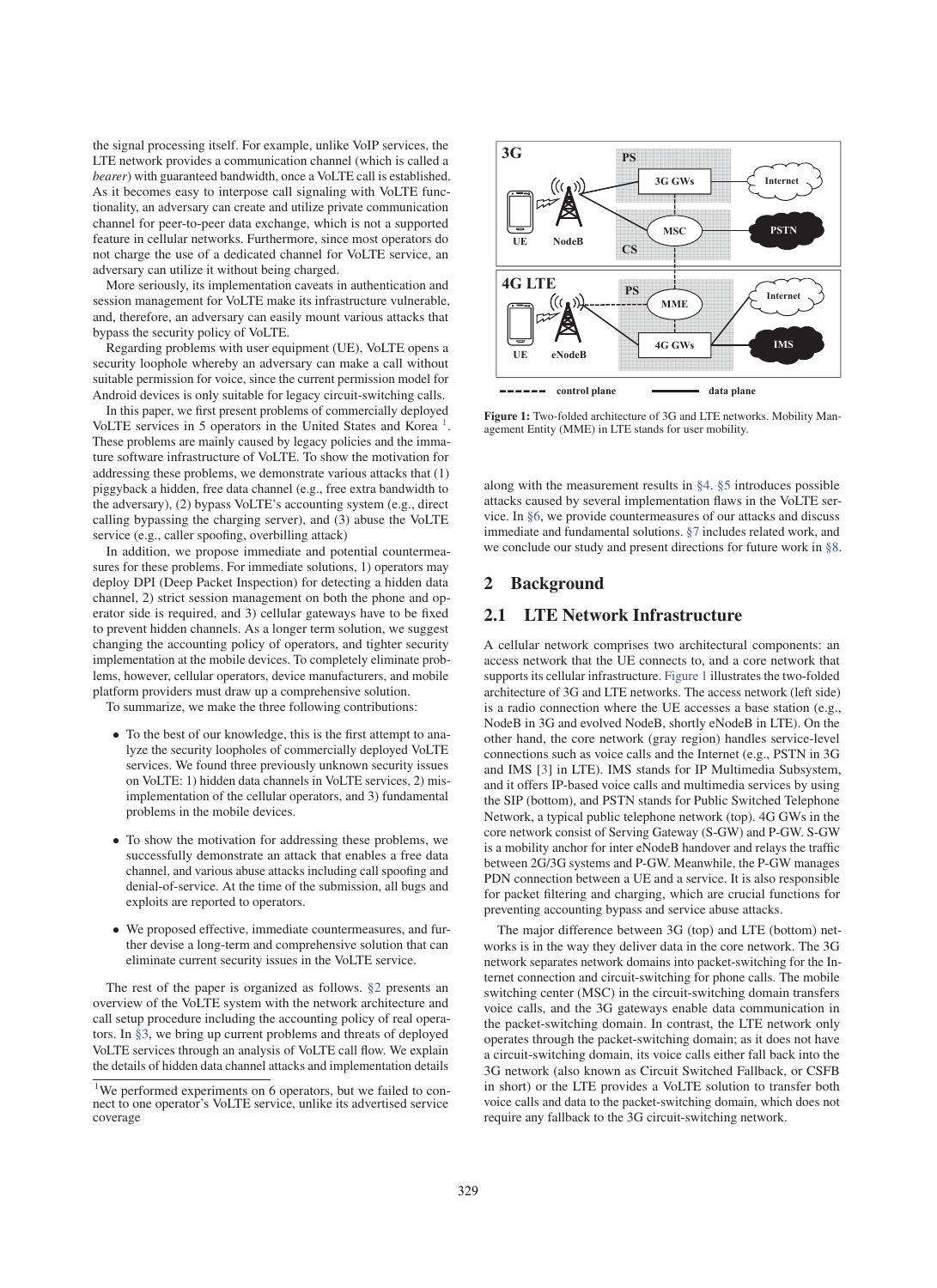

Figure 2: Overview of Epacket-switching and IMS protocols in VoLTE; registration and call setup between a UE and a LTE network.

# 2.2 VoLTE Service

VoLTE service is introduced to deliver voice calls over the packetswitching based LTE network. The service utilizes an IMS network based on SIP, similar to VoIP service over the LTE network. To establish a voice call, a UE follows standard procedures as depicted in Figure 2.

To connect to the LTE network,  $(1)$  a UE first contacts the eNodeB, and then  $Q$  the UE registers itself to the Evolved Packet System (EPS), establishing an Internet Protocol (IP) connection, which is identified by a *default bearer*. Note that this IP address is different from the one used for data connection. In other words, every phone supporting VoLTE is assigned two IP addresses: one for voice and the other for data [2]. Once the UE has an IP connection to VoLTE,  $\circled{3}$  the UE connects to the IMS network and the IMS server authenticates whether the device is allowed for the VoLTE service.

If authenticated,  $\Phi$  the UE can make a voice call through the SIP signaling service, provided by Call Session Control Function (CSCF) servers. When a call session is established, 5 a *dedicated bearer* is created to identify voice-related traffics and  $\overline{6}$  all voice packets are transferred through this dedicated bearer.  $\mathcal{D}$  Upon call termination, the bearer used for the voice session is released.

Note that two bearers are used to enable a connection in the VoLTE service. The default bearer established during the EPS registration is for call signaling. Once the default bearer has been established, all the incoming and outgoing SIP packets are bound to this bearer. According to the 3GPP specification [1], this default bearer has the highest priority among all possible bearers for voice or data services. The main reason for this different prioritization is to support the QoS of a phone call, similar to circuit-switching based routing. When a phone call is made, the IMS Packet Data Network (PDN) temporarily creates a dedicated bearer that has a lower priority than the default one. This dedicated bearer, however, has a higher priority than the bearers for data services. Although the dedicated bearer has the same IMS PDN address as the default bearer, it operates by different rules that make voice packets with the negotiated media port go through the dedicated bearer.

# 2.3 VoLTE Signaling Protocol

Call Signaling. Figure 3 illustrates the call setup procedure between two UEs, UE-A and UE-B. This can be considered as a more detailed version of Figure 2 from  $\bigoplus$  to  $\bigcirc$ , corresponding to the VoIP protocol. To initiate a VoLTE call to UE-B, UE-A first generates



Figure 3: VoLTE signaling (SIP) flow of Call setup and tear down

an INVITE message and sends it to a SIP server  $2$ . The INVITE message contains a description of the caller's phone number, IP address, and media characteristics: a port number, encoding scheme, and QoS parameters for media communication. Upon receiving the INVITE message, the SIP server responds to UE-A with a TRYING (100) message, and then it relays INVITE to UE-B after checking if the message is valid. Upon receiving the INVITE message, UE-B responds with RINGING (180) and SESSION PROGRESS (183) to indicate its call session is being processed. In response to the SESSION PROGRESS message, UE-A sends a progress ack (PRACK) message.

If the user accepts the call at UE-B, it sends an OK (200) message containing information similar to the INVITE message. When the SIP server receives OK (200), it routes this message to UE-A and starts charging the calling session. As soon as UE-A receives OK (200), an end-to-end media session for voice data is established between UE-A and UE-B. This media session contains a dedicated bearer for both UE-A and UE-B, and a media proxy in the IMS network. Typically, this media session is implemented using RTP (Real Time Protocol) on top of UDP. When either of the UEs wants to terminate the call, it sends a BYE message to the SIP server. Upon receiving such a message, the SIP server stops charging the call session and routes BYE to the other UE, and terminates the media proxy.

Call Management in the UE. After a call session is established, UEs transfer voice data to each other through the established media channel. The smartphones we used for our experiment have two processors: an application processor (AP) for running the smartphone operating system (e.g. Android) and user applications; and a communication processor (CP) for handling radio access and radio-related signaling.

Call signaling is handled by a SIP client running in the AP. This SIP client binds its socket on a specific port (default: 5060) to communicate with SIP servers. Meanwhile, the CP has a digital signal processing (DSP) module that handles radio communication with

<sup>&</sup>lt;sup>2</sup>In this paper, for simplicity, we use the SIP server to represent all Call Session Control Function (CSCF) servers in the IMS network.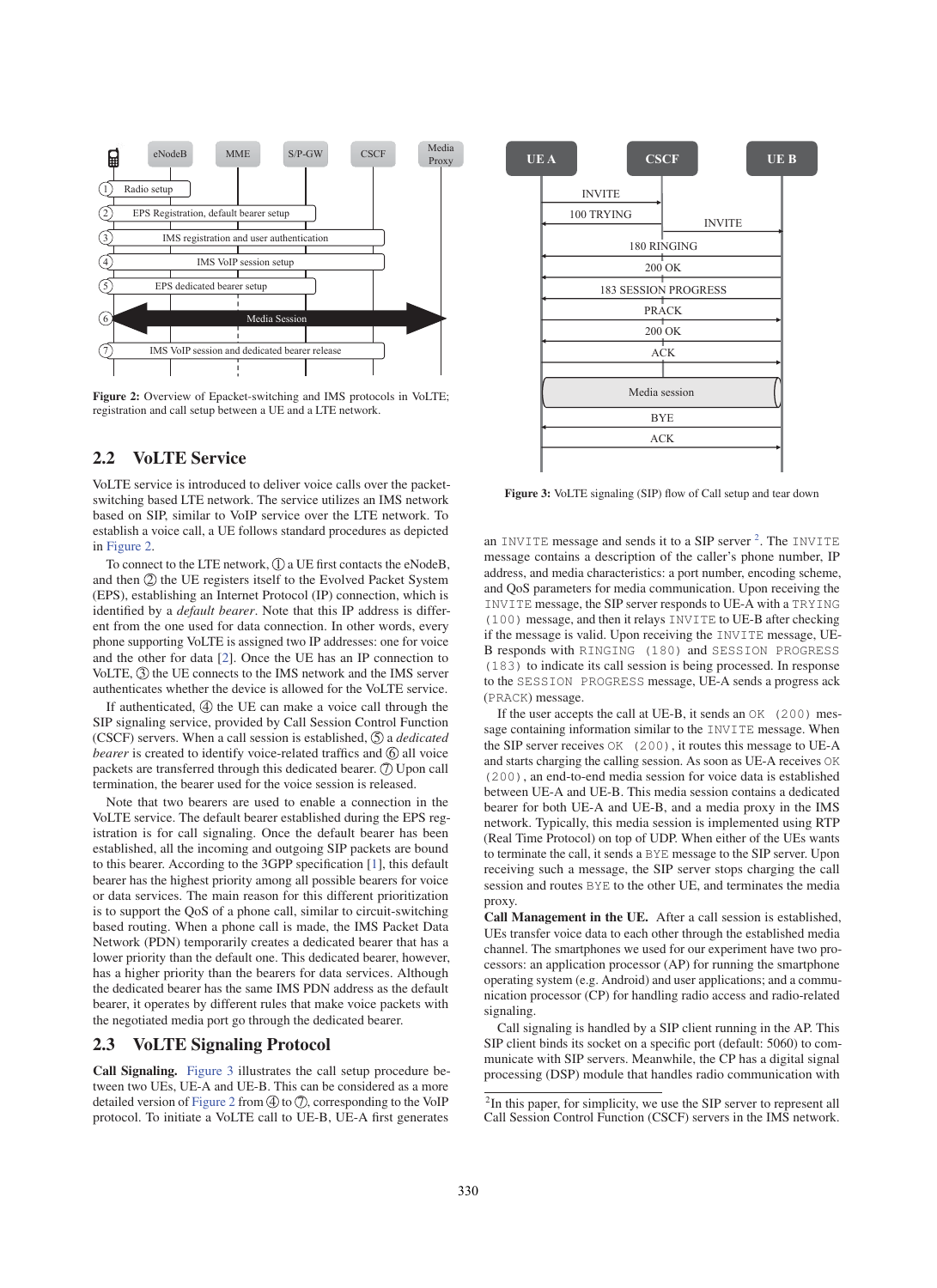|                                                          | $US-1$            | $US-2$         | $KR-1$     | $KR-2$     | $KR-3$     |
|----------------------------------------------------------|-------------------|----------------|------------|------------|------------|
| Network protocol                                         | IP <sub>v</sub> 6 | $IPv6 + IPSec$ | IPv4       | IPv4       | IPv6       |
| Transport protocol for SIP                               | TCP & UDP         | TCP & UDP      | <b>UDP</b> | <b>UDP</b> | <b>UDP</b> |
| Encryption algorithm for IPSec                           |                   | <b>AES</b>     |            |            |            |
| Capability of changing SIP source port                   |                   | ×              |            |            |            |
| Existence of a media proxy                               | x                 |                | x          |            |            |
| Capability of sending random data through media session  |                   | ✓              | √          |            |            |
| Capability of changing QoS parameter specified in INVITE | x                 | x              | ×          | x          |            |
| Free use of audio data                                   |                   |                |            |            |            |

Table 1: Characteristics of VoLTE services on tested carriers

base stations as well as audio data from a speaker and a microphone. Upon receiving voice traffic from a radio channel, the CP processes the voice packets and forwards only audio data to the AP, which lessens the computational burden of the AP.

# 3 Empirical Analysis of VoLTE Services

In this section, we describe our empirical security analysis on the current implementation of VoLTE services by commercial, deployed mobile cellular network operators. We examined five major carriers <sup>3</sup> in the United States and Korea, the two countries with the highest LTE penetration ratio for VoLTE service [20].

For our security analysis, we do not assume a privileged adversary that has physical access to a core network. Instead, we consider an adversary who is legitimately subscribed to an LTE network. Therefore, the adversary considers the actual implementation of cellular networks as a blackbox. This implies that the adversary can only access the public information and infer implementation by analyzing the behaviors of the VoLTE service. Also, the adversary is allowed to have full permission of her mobile devices to have access to raw sockets or the device interface in the Android kernel. In short, the adversary may have root access to the phone.

In the rest of this section, we first describe an interesting accounting policy that we discovered from the VoLTE carriers: discrepancy of the accounting policy and its cost model. After understanding the accounting policy, we explain a hidden, free data channel that we found in the current VoLTE protocol, and how to exploit the discrepancy. We then describe several security problems that we found in the commodity VoLTE services.

## 3.1 Accounting of VoLTE Calls

While VoLTE is implemented on the packet-switching network (i.e. it runs on IP), it applies a legacy time-based charging policy as in 3G networks. Traditionally, a voice call delivered through the circuitswitching network is charged according to the duration of time it occupies the channel (e.g. \$15 for 225 minutes). In contrast, data connection through a packet-switching network is charged based on byte-usage (e.g. \$15 for 1GB). As VoLTE utilizes only a packetswitching network, it consumes the same byte-usage as for the data connection. Despite this, it is quite odd that the majority of carriers still charge the voice service by time duration. This *discrepancy* could complicate accounting procedures, since different IP addresses are used for both data and voice, and their accounting units are different. Furthermore, many operators recently provide unlimited calls among VoLTE users as a default pricing plan, which could be used as a free data channel, if exploited.

# 3.2 Analyzing Hidden Data Channel

With the problems outlined above as motivation, we conducted a thorough empirical analysis of current VoLTE services. To determine how accounting on VoLTE could be bypassed, we first analyzed the 3GPP specifications for the VoLTE protocol. We then examined the implementation of target carriers (five carriers) by examining actual traffic between a UE and the cellular core in order to check if there exists any exploitable vulnerability.

#### *3.2.1 Potential Free Data Channels*

As mentioned above, the accounting for VoLTE call starts when a SIP server receives OK (200) from UE-B, the receiver. Thus, if UE-B does not send OK (200) to the SIP server, then the call may not be charged.

An adversary may also consider either sending data by encapsulating it into SIP messages (e.g. messages before OK (200) such as INVITE) or directly sending OK (200) to UE-A, the sender, bypassing the SIP server. Since each UE already has an IP address for its default VoLTE bearer, UE-A can send SIP messages directly to the other UE using this address if it's not blocked by the carrier's implementation.

Furthermore, according to the 3GPP specification [3], the QoS parameter for voice traffic is specified in the INVITE message. Thus, if an adversary could manipulate this parameter, she would be able to increase the bandwidth for sending a large amount of data.

Note that the above potentially free data channels could be easily blocked or detected by SIP network flow analysis. However, what if an adversary embeds the data in the media session? Detecting this requires significant implementation effort, as the carrier needs to check if the data in the media session are voice or not.

In summary, an adversary may try to 1) squeeze data into SIP packets, 2) send data directly to the receiver, or 3) send data over the media session.

#### *3.2.2 Empirical Analysis*

With the knowledge of the signaling protocol of VoLTE, we analyzed the actual call flow in the top five carriers. The characteristics of the service of each carrier are summarized in Table 1. Note that each carrier supports different smartphones for VoLTE and still only a limited number of models support VoLTE. For the analysis, we used the following four models: Samsung Galaxy S5, S4, and LG G3. In each experiment, we used at least two different models among them. Transport protocol. To send/receive SIP messages, Korean operators use UDP only, whereas U.S. operators use both UDP and TCP.

<sup>&</sup>lt;sup>3</sup>We intentionally anonymized the names of carriers to protect them until all operators fix the problems we identified.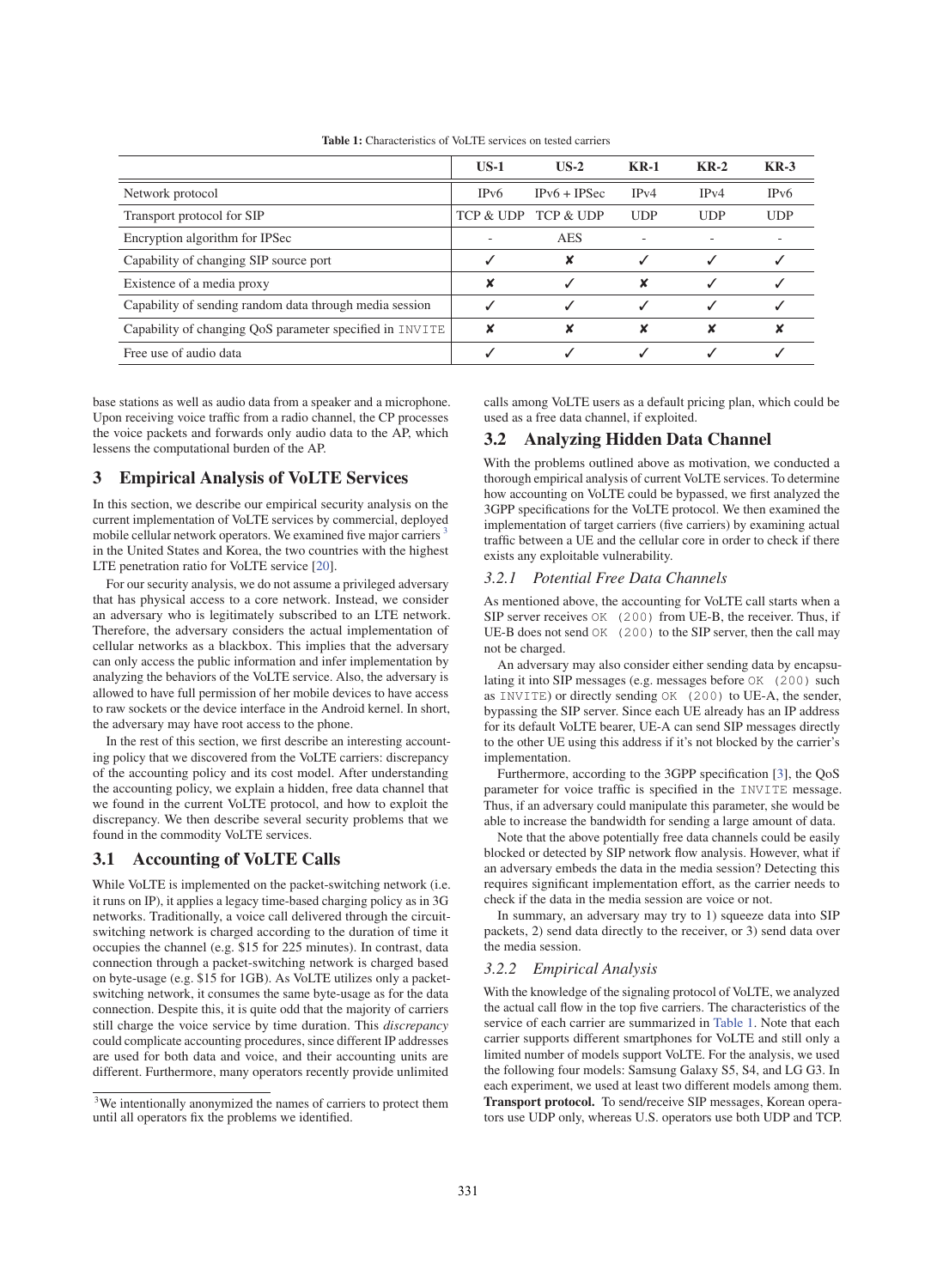We discovered that the U.S. operators send response messages such as ACK or PRACK using UDP, while TCP is used for all other SIP messages. One of the U.S. operators protects SIP messages using IPsec with AES encryption. Fortunately, we were able to change the encryption algorithm of IPsec from AES to Null by modifying configuration file for SIP in the UE side. It should also be noted that we were able to analyze call flows in plaintext. Furthermore, we identified that an IPsec daemon running on the phone automatically wraps packets with a specific SIP port into the IPsec tunnel. By utilizing this daemon, we were able to send SIP messages to a SIP server.

Changing a SIP source port. Since the native SIP client in UE-A is already listening on a pre-defined port, other custom applications cannot bind to this port. Therefore, we checked if SIP servers accept other source ports, and found that all operators except one U.S. operator allow that. This could be problematic if a malicious app initiates VoLTE sessions. (See §5.1 for more details.)

Media proxy. We also checked whether a proxy for relaying media data exists. The results of our analysis indicated that two of the operators do not utilize a media proxy, resulting in UEs being able to directly transfer media data. In this case, when a UE sends an INVITE message to a SIP server, the UE receives a response message with the other UE's IP address. Therefore, a UE can collect another UE's IP address by randomly sending INVITE messages to the SIP server. Furthermore, if a media proxy exists, it could be used to detect malicious behaviors over the media session by inspecting packets.

Sending data through a media session. When a call is established, a dedicated bearer is also created for the media session. Voice packets are then sent directly through this bearer from CP in UE-A. However, we were able to send packets through this bearer in AP with the IP address and port number specified in SIP messages for all operators. In other words, the Android device does not have proper access control for using the dedicated bearer for the media session. Furthermore, transmitted data over the media session were not charged since operators provide unlimited calls for VoLTE users. Manipulating QoS negotiation. We investigated whether we could manipulate QoS parameters specified in INVITE to acquire higher bandwidth. However, we discovered that even if we changed the QoS parameters in INVITE, the actual QoS level of the dedicated bearer remained unchanged. In other words, for all the operators, SIP servers do not consider the QoS parameters in INVITE (See §4.2.1 for details.)

Summary. As we discussed, there may exist multiple hidden data channels in VoLTE. In §4, we show how we exploit these channels and which operators are open to these channels.

#### 3.3 Implementation Problems of VoLTE

Throughout the analysis of VoLTE call flow, we discovered several security problems associated with both the UEs and the operators. Permission model mismatch. This is an interesting issue we discovered. In general, mobile devices have separate permissions to regulate the behavior of an application for security reasons. For example, in an Android device, an application should have the permission, *android.permission.CALL\_PHONE*, to call other people. However, we discovered that this permission could be violated due to the implementation of the VoLTE interface. To verify this, we developed an Android application that has only one permission, *android.permission.INTERNET*, which enables the application to send data to the Internet. With this permission, the application can send SIP messages to the SIP server to call other people. This shows that the current Android permission model cannot distinguish SIP messages from data communication. We also found that when the



Figure 4: Flow of (1) SIP tunneling and (2) RTP tunneling



Figure 5: Flow of direct communication channel

call is initiated by the application, *the calling state is not displayed on the phone*. Therefore, a user would not be able to recognize that her phone is now calling.

Direct communication. When UE-A makes a call, it sends an  $TN-$ VITE to a SIP server. The SIP server then manages the call session between the UEs. In cellular networks, direct phone-to-phone data communication is blocked using NAT (Network Address Translation), even if two mobile devices know each other's IP address. We discovered that with two of the operators, sending SIP messages directly from UE-A to UE-B was possible; furthermore, the call session was successfully established. As a result, the communication could not be accounted as discussed in §2.3. This problem comes from the inappropriate access control of the default bearer for SIP signaling in P-GWs of the LTE network.

No authentication. A SIP server should authenticate every SIP message to determine whether it is from a valid user. However, we discovered that two of the Korean operators do not perform proper user authentication. As a result, we could make a call with a fake phone number by sending a manipulated INVITE.

No session management. In addition, we determined that, apart from one operator in Korea, none of the operators manages call sessions correctly. As a result of incorrect session management in SIP servers, an adversary can create multiple SIP messages to make a phone call to many people simultaneously. It should be disallowed, as more than one call sessions should not be established. Furthermore, this could be used to launch control plane DoS attacks. Core networks are able to manage a limited number of bearers, and if compromised phones start sending multiple INVITE messages which generate a number of bearers, it will deplete the resources in LTE networks. When UE-A sends an INVITE, the dedicated bearers are established both for UE-A and UE-B, even if UE-B does not respond to the call.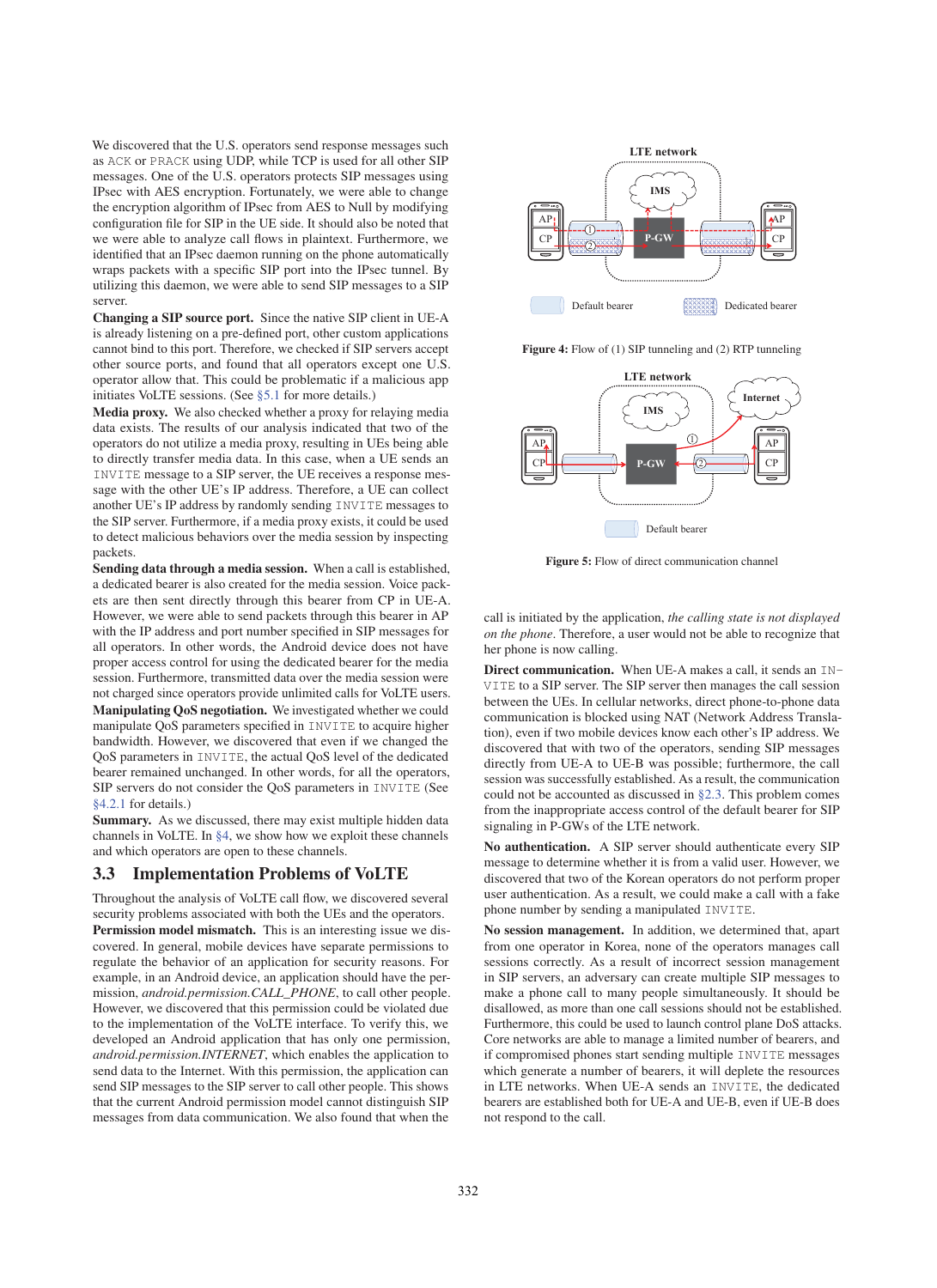Summary. VoLTE potentially has several security problems as we discussed in this section. In §5, we discuss how these vulnerabilities can be exploited among different operators.

# 4 Exploiting Hidden Data Channels

From the analysis of the accounting policy and VoLTE call flow in §3.2, we showed the possibility of hidden channels that an adversary can utilize to bypass accounting. These channels are classified into channels that reside in the VoLTE call flow (i.e. SIP and RTP tunneling) and a direct communication channel utilizing a VoLTE default bearer.

SIP/RTP tunneling are potentially free channels in VoLTE call service, as in Figure 4.  $(1)$  In SIP tunneling, the payload is embedded in SIP messages, and these messages are sent through the default bearer. Meanwhile,  $\circled{2}$  RTP tunneling carries the payload through the established dedicated bearer, as explained in §2.2. Strictly speaking, any protocol can be used for data delivery through the media session. However, we utilize RTP tunneling as all the operators we tested encapsulated voice data with RTP. Note that the voice data transmission using this channel is handled in the CP, and most of the details on its implementation remain proprietary.

Direct communication is another channel that directly sends one UE's data to another UE. Figure 5 illustrates the flow of direct communication:  $\odot$  phone-to-Internet and  $\oslash$  phone-to-phone. Since the default bearer for VoLTE signaling messages is always established as long as the device is turned on, a UE can easily send data through this bearer to the Internet or another UE unless P-GW blocks it.

## 4.1 Exploitation

We implemented our own sending and receiving modules to verify the hidden channels in operational networks. Figure 6 illustrates the sending module (left) and receiving module (right), which are connected through the IMS network.

As 3GPP specifications give some freedom to operators, and it is not clear if all operators follow 3GPP specifications [3, 18] completely, our modules take this implementation-specific deviance into account. For example, for the operator using IPsec, we utilized the established IPsec tunnel to send our data instead of sending SIP messages directly. In the case of direct communication, we do not require any additional implementation since we can open a socket at each side and transfer packets directly, if possible.

## *4.1.1 Sending Module*

First, our sending module should have more functionality than the native VoLTE calling application in a mobile phone; it should be able to vary its parameters such as the sender's phone number, IP address, and port number to create arbitrary media sessions. The sending module consists of SIP Parser, SIP Handler, SIP Tunneling Sender and RTP Tunneling Sender.

1 SIP Parser extracts common headers and carrier-specific headers in the packets obtained from native VoLTE apps. For example, an INVITE message contains the caller's phone number, IP address, and routing information such as IP addresses of SIP servers. SIP Parser automatically parses this information and stores it in its database separated by each operator for later recreation of the SIP message in our sending module.

2 SIP Handler manages the exploitation. When we initiate our attack, it takes configuration values: operator's name, phone number, and phones' IP address and port number for tunneling. By simply modifying these configuration values, the SIP Handler can generate SIP messages for each operator. It also randomly generates parameters (e.g. branch, tag, and calling ID) that distinguish each call session to guarantee freshness. SIP Handler triggers either SIP Tunneling Sender or RTP Tunneling Sender for each test.

3 SIP Tunneling Sender establishes a SIP tunnel when it receives a signal from SIP Handler. It first fragments a file to be transferred into several blocks. Then it embeds the fragmented blocks inside the SIP messages. Since there exists a maximum number that we can fragment (otherwise blocked by SIP servers in IMS) and the size of each block cannot exceed the MTU, the SIP Handler may need to fragment the file into multiple blocks. For convenience, we place the data block at the end of the body in INVITE.

4 RTP Tunneling Sender is more complicated than SIP tunneling. In the case of RTP tunneling, fragmentation of a given file is the same as in SIP tunneling. However, we first must establish a media session to transfer data. Therefore, the RTP Tunneling Sender generates an INVITE and follows the native call flow until it gets an OK (200) message from the callee. It then extracts the IP address and the port number of the callee from the established media channel. It transfers the data blocks wrapped as an RTP packet to the extracted IP address and the port number. In native calling apps, voice is wrapped and sent from the CP. However, as described in §3.2.2, we discovered that audio packets from the AP to the receiver are routed correctly as well. To distinguish our packets from others, we add an identifier at the beginning of the payload. We also add the sequence number and timestamp after the identifier for our performance evaluation.

## *4.1.2 Receiving Module*

The receiving module receives the data blocks in RTP packets sent from the sending module through the IMS network. Our receiving module consists of the SIP Tunneling Receiver, RTP Tunneling Receiver, Measuring Engine, and Data Storage.

**1 O SIP Tunneling Receiver** parses SIP messages and extracts our data from received RTP packets. Since SIP messages are processed in the AP, as described in §2.2, the SIP Tunneling Receiver can capture incoming packets and parse them in real time. As we placed the data blocks at the end of the body in the INVITE, the receiver can easily extract the fragmented blocks and reassemble them. The receiving module opens a raw socket to capture packets because a SIP daemon is already running on the device. For the operator using IPsec, we could easily extract SIP messages out of ESP packets since we changed the encryption algorithm to Null.

2 DIAG is QualComm's proprietary diagnostic protocol. It has a command that can be used to mirror every received packet to the RTP Tunneling Receiver via DIAG interface in the Android kernel as introduced by Delugre [10]. To initiate mirroring from CP to the DIAG interface, the mobile device has to be connected to a laptop once. After this, the laptop can be disconnected.

This step is necessary since the data we sent through the media channel are only processed in CP, but not forwarded to AP. Therefore, in order to receive and process packets directly, we need to utilize the DIAG command.

In addition to the DIAG command, one may consider Android radio interface layer (RIL) to receive audio data. The problem with the RIL interface is that some mobile devices do not export incoming voice to the AP. Instead, it transfers incoming voice directly to a speaker. Because of this limitation, we chose to use the DIAG command.

**3 RTP Tunneling Receiver** utilizes the DIAG interface. After the mobile device receives the DIAG command, RTP Tunneling Receiver starts receiving all network packets through the DIAG interface in the Android kernel. If the received packet is not corrupted and contains the identifier we set in the sending module, it accepts the packet. Finally, it extracts and sends data blocks to Data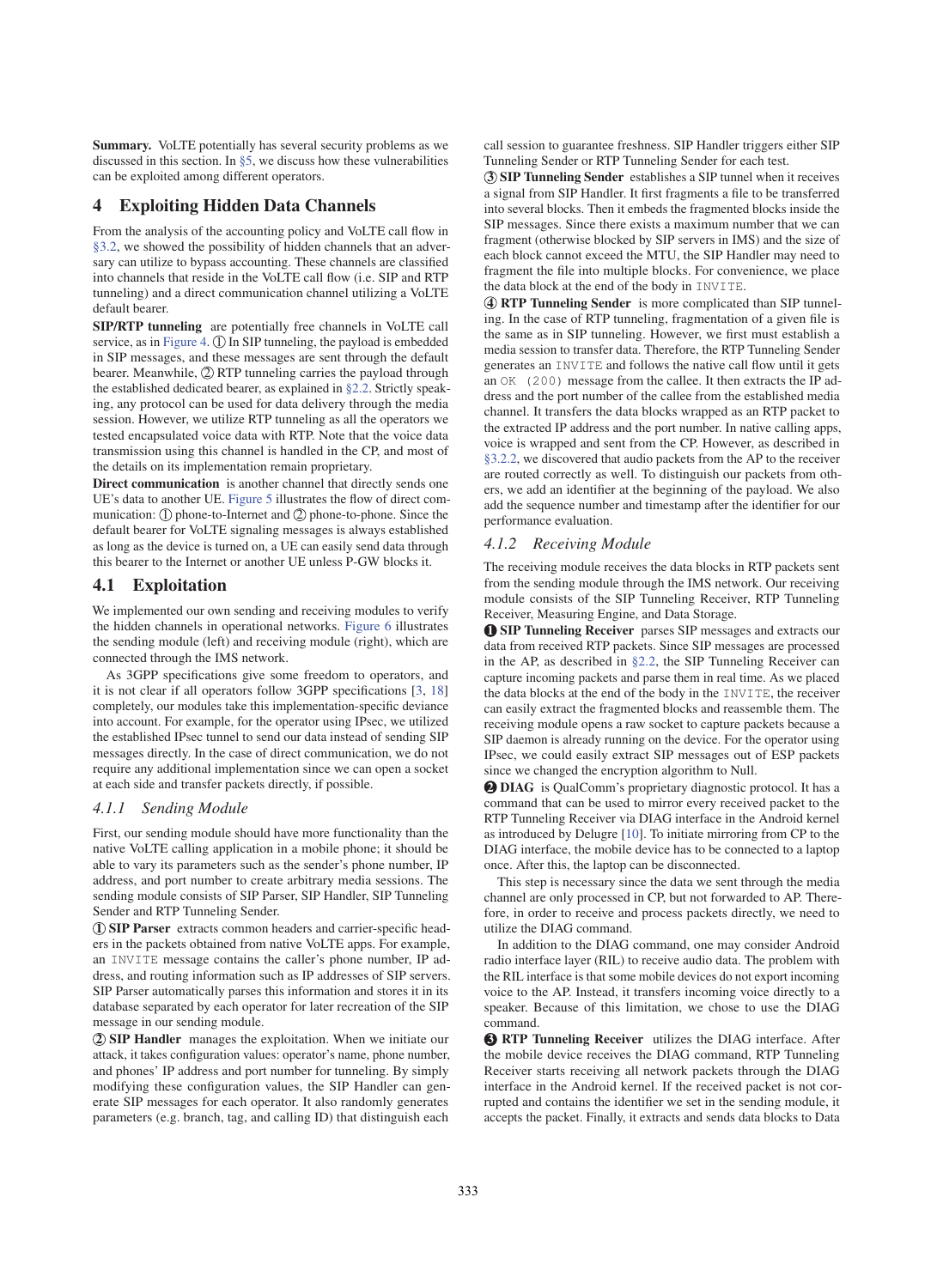

Figure 6: Diagram of Sending and Receiving Module

Storage while a sequence number and timestamp are passed to the Measuring Engine.

4 Measuring Engine receives a sequence number, timestamp, and data size from the receivers to evaluate the network performance of our tunneling. Note that we did not measure the performance for the SIP tunneling since it might cause denial of service to the SIP servers in the IMS network (See §5 for more details.)

#### *4.1.3 Challenges and Limitations*

During our implementation, we encountered some challenges. First, many operators do not follow the specifications [3, 18] for either the flow or the structure of SIP messages. For example, some operators do not transfer RINGING or SESSION PROGRESS during call setup. Some operators even simply modify or remove header fields for their own purposes. Consequently, much work had to be done to ensure our sending module adjusts operators' individual VoLTE features and obtain results thereupon.

The second challenge is that at the receiver's side, the device automatically closes the calling session by sending a BYE message when it does not receive RTP packets for a certain period (typically 10 seconds). Therefore, we had to wrap the data blocks into RTP packets to keep the session alive.

Finally, the receiving module requires a mobile device to be connected with a laptop once to send the DIAG command. However, once logging setup is complete, the device does not need to be connected with the laptop until it is powered off. We discovered that the DIAG interface in the Android kernel does not accept DIAG commands. We tried to send the DIAG command from the kernel to eliminate the one time connection to a laptop, but it was not successful. In contrast, from our laptop, we could send DIAG commands through the USB connection. There might be a protecting mechanisms in the CP that blocks DIAG commands from the mobile device since they are usually sent from control software in a laptop.

## 4.2 Evaluation

## *4.2.1 Media Channel Properties*

We first measured the characteristics of the media channel during the call as in Table 2. The experiment is conducted with OPTis- $S^4$ 

Table 2: Media channel characteristics

|                                                           |     |     |     | US-1 US-2 KR-1 KR-2 KR-3 |    |
|-----------------------------------------------------------|-----|-----|-----|--------------------------|----|
| Qos Param. (Kbps) $\begin{array}{ l} 38 & 49 \end{array}$ |     |     | 41  |                          |    |
| Bandwidth (Kbps) $\Big  38/49$                            |     |     | 65  | 65                       | 65 |
| Latency (sec)                                             | 0.1 | 0.1 | 0.1 | 0.1                      |    |
| Loss rate $(\% )$                                         |     |     |     |                          |    |

Table 3: Feasibility of our accounting bypass attacks in each operator

|               | Hidden Channel   US-1 US-2 KR-1 KR-2 KR-3 |   |   |  |  |
|---------------|-------------------------------------------|---|---|--|--|
| VoLTE         | <b>SIP</b> Tunneling                      |   |   |  |  |
| Call Service  | RTP Tunneling                             |   |   |  |  |
| <b>Direct</b> | Phone to Phone                            |   | x |  |  |
| Communication | Phone to Internet                         | x |   |  |  |

software from Innowireless. These media channel characteristics represent bearer information set by operators as well as the QoS parameter for bandwidth designated in the body of an INVITE message.

When a mobile device establishes a media channel, the network sends a request for bearer creation with QoS information. We analyzed this request and extracted bandwidth, latency, and loss rate for the media channel. However, some operators do not specify this information in the message. In this case, we use the QoS class identifier (QCI) value in the message to identify the channel characteristics, as described in [1]. In most operators, as shown in Table 2, the bandwidth specified in the bearer request is different from the INVITE message.

#### *4.2.2 Hidden Data Channel Measurements*

We measured the network performance with the sending and receiving modules for the hidden data channel. The experiment was conducted on the same five operators as in §3. The feasibility of accounting bypass in each hidden data channel is shown in Table 3. The table indicates that if we can send data through a certain channel, it is not charged. In the case of SIP tunneling and RTP tunneling, all operators are open to free data transfer. However, the

<sup>4</sup> OPTis-S is a software that enables mobile device manufacturers to analyze control-plane messages.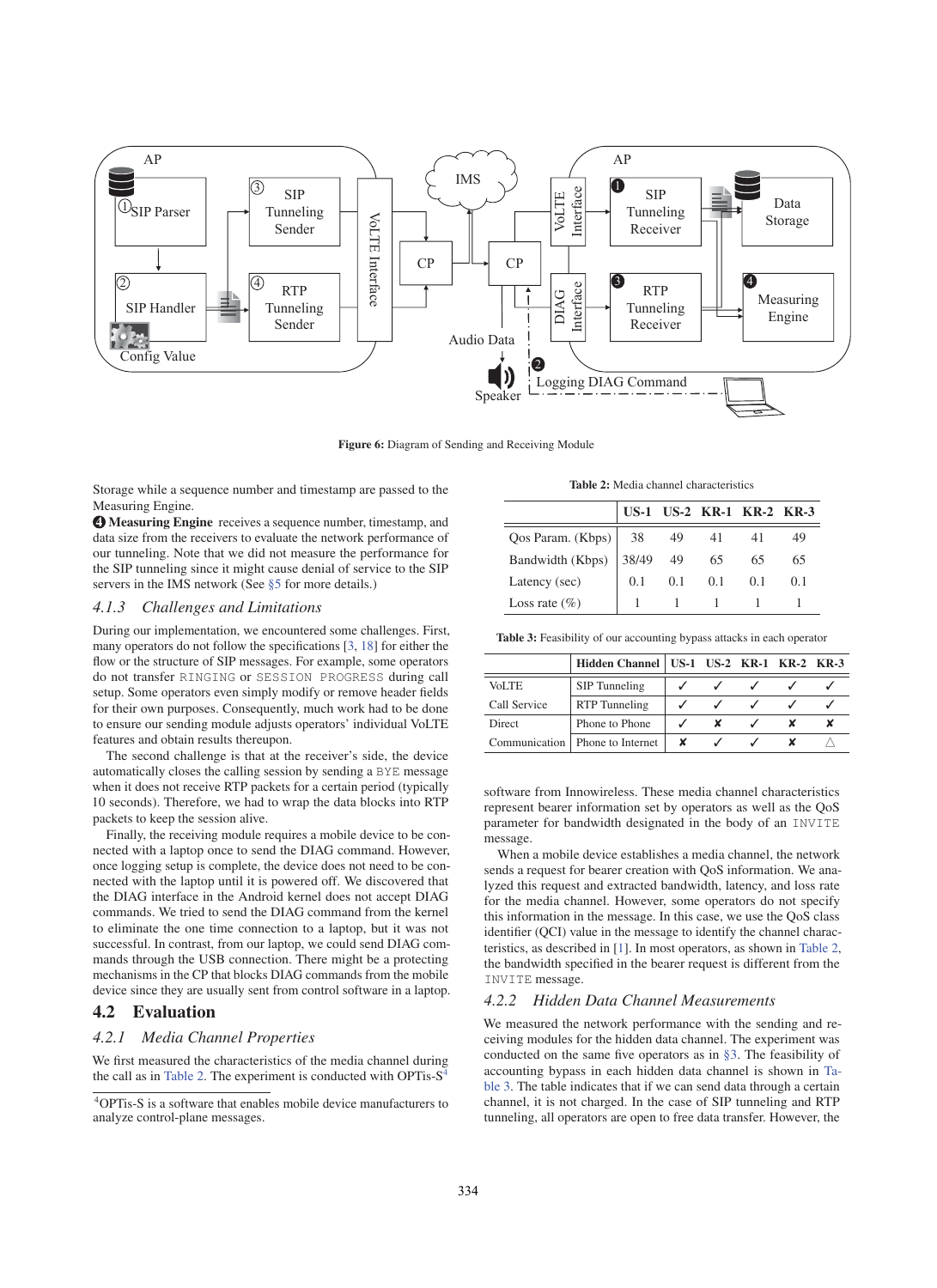Table 4: Measurement results of RTP tunneling in each target operator.

|                                              |  | US-1 US-2 KR-1 KR-2 KR-3           |  |
|----------------------------------------------|--|------------------------------------|--|
| Throughput (Kbps) 37.90 36.93 45.76 39 50.48 |  |                                    |  |
| Latency (sec)                                |  | $0.52$ $0.02$ $0.10$ $0.32$ $0.30$ |  |
| Loss rate $(\% )$                            |  | $1.44$ $1.74$ $0.77$ $0.65$ $0.73$ |  |

result of direct communication is different among operators. In case of US-1, for example, phone-to-phone communication is available while phone-to-internet access is prohibited. The triangle mark in KR-3 means that a free data channel is available for IPv4, but not for IPv6. Since direct communication originates from implementation flaws or P-GW blocking policy, it can vary among operators. Through a feasibility analysis, we found that phone-to-phone direct communication is available for operators that do not have a media proxy.

We also measured the actual network performance for each operators, which includes throughput, latency, and loss rate, as shown in Table 4. While the information of network performance is included in the bearer creation request, we conducted this experiment to derive the actual performance. Since transferred data are wrapped with a RTP header upon UDP, we added an additional header containing an identifier, sequence number, and timestamp. To measure throughput, we calculated received packet bytes per unit time. For latency, the receiver computes the time difference and delay with the first two packets to sync its time with the sender.

Note that in our hidden data channel, we can send data as fast as possible. However, since the bandwidth is limited, more packets will be dropped when we increase the throughput. Therefore, by fitting the loss rate to 1% (i.e. using the same loss rate as in Table 2) by delaying or varying the payload size, we can obtain the actual throughput.

For the experiment, we sent 200,000 packets and averaged the results. Since multiple SIP messages can damage SIP servers in the IMS network, we did not measure the performance for SIP tunneling. As can be seen in Table 4, the results are different from the media channel characteristics in §4.2.1. The discrepancy may originate from several factors: number of users, cellular network status, or signal strength to the cell tower.

We also measured the performance of direct communication: phone-to-phone and phone-to-internet. The best result of phoneto-phone communication was 16.84 Mbps in one of the Korean operators. In the case of phone-to-internet, the best result was 21.55 Mbps for the same operator. This high throughput comes from the bandwidth of the default bearer for VoLTE signaling being configured in the same manner as the default bearer for the data service. However, as described in §2.2, data transmission through the default bearer for VoLTE signaling has the highest priority. Therefore, if a malicious user utilizes the VoLTE default bearer for data transmission, she will be guaranteed higher performance than normal users.

### 5 Exploiting VoLTE Mis-implementation

In §3.3, we described several security problems that an adversary can exploit to carry out malicious behaviors/activities. In this section, we discuss possible attacks that could be exploited using the discovered vulnerabilities. Table 5 describes the vulnerabilities with possible attacks and discusses if they are exploitable in each operator.

# 5.1 Permission Model Mismatch

In our experiment, an application with only Internet access permission can make a call. In addition, this calling activity is not displayed on the screen; thus, a user may not know that her device was making a call. Consequently, if a malicious application is installed on a victim's device, an adversary can conduct a couple of attacks by exploiting this vulnerability.

Denial of Service on Call is an easy way to block a victim's phone. With a malicious application installed on the victim's phone, an attacker can cause the phone to make calls to designated number(s) repeatedly. This activity would result in the victim not being able to receive any incoming calls. Furthermore, because the call is not displayed on the screen, the victim would not be cognizant that her phone is in a calling state. Therefore, this can cause denial of service on calls to the victim.

Overbilling is another powerful attack. If a malicious application installed on a victim's phone can send an INVITE message that initiates an expensive video call, severe overbilling of the victim can occur.

The permission model mismatch problem shows that the current permission model used by mobile phones cannot handle the All-IP environment properly. In the case of 3G networks using a circuit-switching network for voice calls, call permission and data permission are completely separated.

## 5.2 Direct Communication

Direct communication is an implementation problem originating from the policy configured in P-GW. Even though direct phoneto-phone communication should be blocked because it can allow attacks such as overbilling attacks, some operators do not prevent this access in VoLTE.

Free Video Call is a useful application of direct communication. Because direct phone-to-phone communication bypasses the IMS network, and only goes through P-GW, one can directly send an INVITE message for a video call to another party. On the callee's side, the phone only replies to the source IP address of the received INVITE, and no SIP server is involved in the procedure. Further, because all accounting related to VoLTE calls is handled in the IMS network, by using this method one can talk to others without being charged. One requirement is that the sender has to open a microphone, but this does not pose a difficulty because the user can simply root the phone. In the case of Korea, video calls from operators cost 1.66 times the price of a voice call. In the case of the U.S., the operators charge for both data and voice.

Caller Spoofing is a severe issue related to direct communication. Because packets are only routed through P-GW, there is no authentication between the caller and the callee. Accordingly, one can send a manipulated INVITE to spoof the victim. If the adversary modifies the phone number in the INVITE, the modified number will be on the screen of the victim's phone. Therefore, the victim would believe that the call is from that number. As a result, an adversary can exploit direct phone-to-phone communication for voice phishing by simply changing a few bytes in the INVITE.

#### 5.3 Lack of Authentication

Absence of authentication is one of the three threats originating from mis-implementation of the IMS network.

Caller Spoofing is also feasible even when SIP messages go through SIP servers. When an adversary generates a modified IN-VITE message and sends it to the SIP server, if the SIP server only checks if the phone number is valid, the server is vulnerable to caller spoofing. When this is successful, it can also cause a calling fee to be imposed on the person who owns the modified phone number.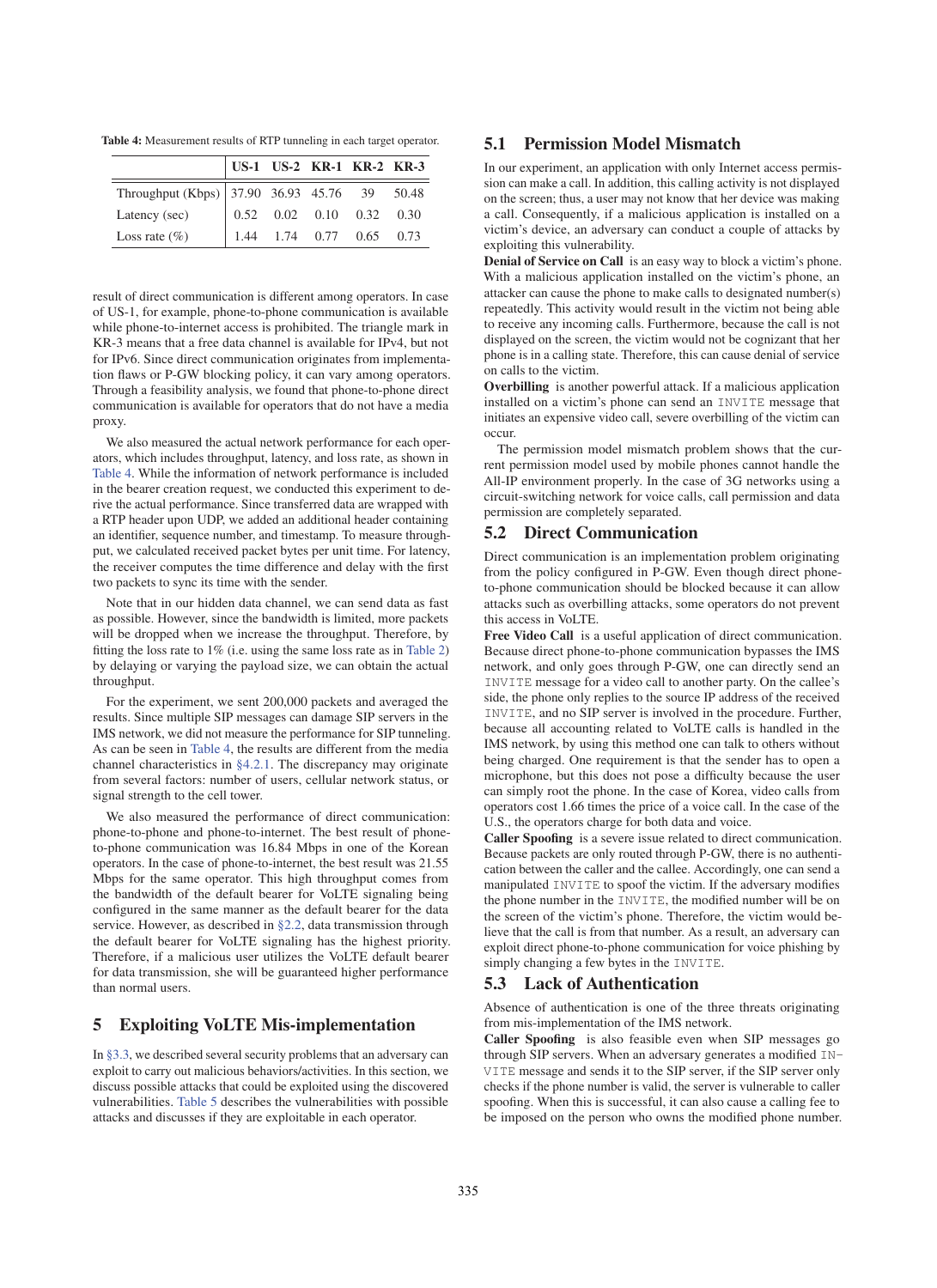Table 5: Threats and possible attacks in each operator

| <b>Weak Point   Threats</b> |                       |  |   |  |   | US-1   US-2   KR-1   KR-2   KR-3   Possible Attack                          |
|-----------------------------|-----------------------|--|---|--|---|-----------------------------------------------------------------------------|
| UE                          | Permission Mismatch   |  |   |  |   | Vulnerable for all Android devices   Denial of Service on Call, Overbilling |
| P-GW                        | Direct Communication  |  | × |  | x | Free Video Call, Caller spoofing                                            |
| <b>IMS</b>                  | No Authentication     |  |   |  |   | Caller spoofing                                                             |
|                             | No Session Management |  |   |  | x | Denial of Service on Core network, Cellular P2P                             |

Therefore, this attack can be considered a simple yet powerful attack. In fact, not only INVITE, but also a BYE message can be used for caller spoofing. If operators do not properly authenticate users, BYE messages can be transmitted to terminate the victim's on-going call.

We found that two operators in Korea are vulnerable to caller spoofing. Other operators prevent spoofing using either of the following two methods: verifying the caller's phone number with the IP address or with International Mobile Station Equipment Identity (IMEI), a unique identifier for mobile devices.

#### 5.4 Lack of Session Management

Absence of session management is another issue of the IMS network. Since some operators do not manage call sessions, one can send multiple INVITE messages to the SIP server.

Denial of Service on Core network is a possible attack in this case. When the SIP server receives an INVITE message, it should open a session for each message and manage each session independently. If the number of INVITEs are too large, this can damage the SIP server and paralyze the IMS network for VoLTE service.

In general, a user can only call once at a time with the native calling app in the mobile phone. However, with our sending module, we can transmit virtually an unlimited number of INVITE messages. In our analysis, if UE-A sends INVITE, the dedicated bearers among UE-A, the P-GW, and UE-B are all established, even when UE-B does not answer the call. Since the cost of the bearer activation and release procedure is expensive among control-plane procedures, multiple INVITEs can overload the P-GW, causing a denial of service on the core network.

We conducted our experiment only sending 2-4 INVITE messages, and checked whether a call session for each message is created. We found that except for one operator in Korea, all the other operators in the experiment are vulnerable. The most important aspect of our attack is that we can commit a denial of service attack with only one mobile device whereas such an attack usually requires a huge number of bots. Of course, we were not able to verify the cost of each bearer in the operator, or whether this attack actually shuts down the SIP server.

Cellular P2P is a more complicated application but is still feasible. Since there is no session management, users can send multiple INVITE messages to create several call sessions. When multiple call sessions are established among users, people can share files as torrents through RTP tunneling. Even though the 1% loss rate is high, we can utilize the reliable UDP protocol, as in [9]. The throughput is adequate and there is still enough speed to transfer files as a torrent because there are many peers in the cellular network, and these peers do not usually shutdown their phones. Therefore, people can share movies or other content when they are sleeping. If implementation is seriously concerned, Cellular Tor can also be available to evade censorship on the cellular networks.

#### 6 Countermeasures

In this section, we discuss solutions for both free hidden channels and VoLTE service abuse attacks. Since these solutions are quite intuitive, they can be easily applied to the commercial cellular networks. Some attack vectors originate from mis-implementation of operators, while others are derived from fundamental problems of the VoLTE system. These fundamental problems are more difficult to obviate than the other attacks. To prevent these attacks, we suggest more difficult yet comprehensive solutions for securing the overall VoLTE service.

## 6.1 Immediate Solution

Filtering. The main cause of direct communication is inappropriate access control of user-initiated requests at P-GWs in cellular networks. The purpose of the VoLTE default bearer is call signaling; therefore, the P-GW should filter out all other packets except SIP messages. In our analysis, however, some operators do not follow the standard for call related services. For example, one operator in Korea provides conference calls using their proprietary protocols on top of HTTP although an IETF standard [21] provides a conference call solution using the SIP protocol. This inconsistency of service implementation can create difficulties in correctly managing the access control in the P-GW.

In addition, operators should block all packets travelling directly from a UE to another UE, and only allow packets from UEs to the SIP server/media proxies, and vice versa. As a result, free data channels as well as free video calls and caller spoofing could be blocked.

Strict Session Management. This is another requirement for securing VoLTE. SIP tunneling, denial of service, and cellular p2p are all possible attacks resulting from the absence of session management. If a SIP server carefully inspects SIP messages originating from UEs, it can block SIP tunneling. For example, it can check whether an invalid field or content exist in the header and the payload. If the result of the check is unsatisfactory, it should reject the requests and respond to UEs with an error message.

Further, to protect against SIP tunneling and denial of service attacks, operators should limit the number of SIP messages from a UE within a certain period. If an adversary exceeds a certain threshold, operators should block the adversary and inspect her activities. Furthermore, the SIP server should check if a UE is already calling another UE. If so, it should block other call originating messages (i.e. INVITE messages). This policy can detect and prevent other attacks such as cellular p2p definitely, and intuitively because a prerequisite of these attacks is that an adversary should be able to send multiple INVITE messages.

UE Verification. To prevent call spoofing, SIP servers should verify the source of SIP messages. One possible way to facilitate this is to add a UE's unique identity such as IMEI to SIP messages. SIP servers would then be able to cross-check the unique identity with the phone number. Unless a unique identity is stored securely in the mobile device, an adversary can easily intercept this information by remotely installing a malicious application.

Another solution is to bind the phone number with the IP address of a UE. The operators can validate the user-initiated SIP messages by checking UE's IP header with the parameters (such as IP ad-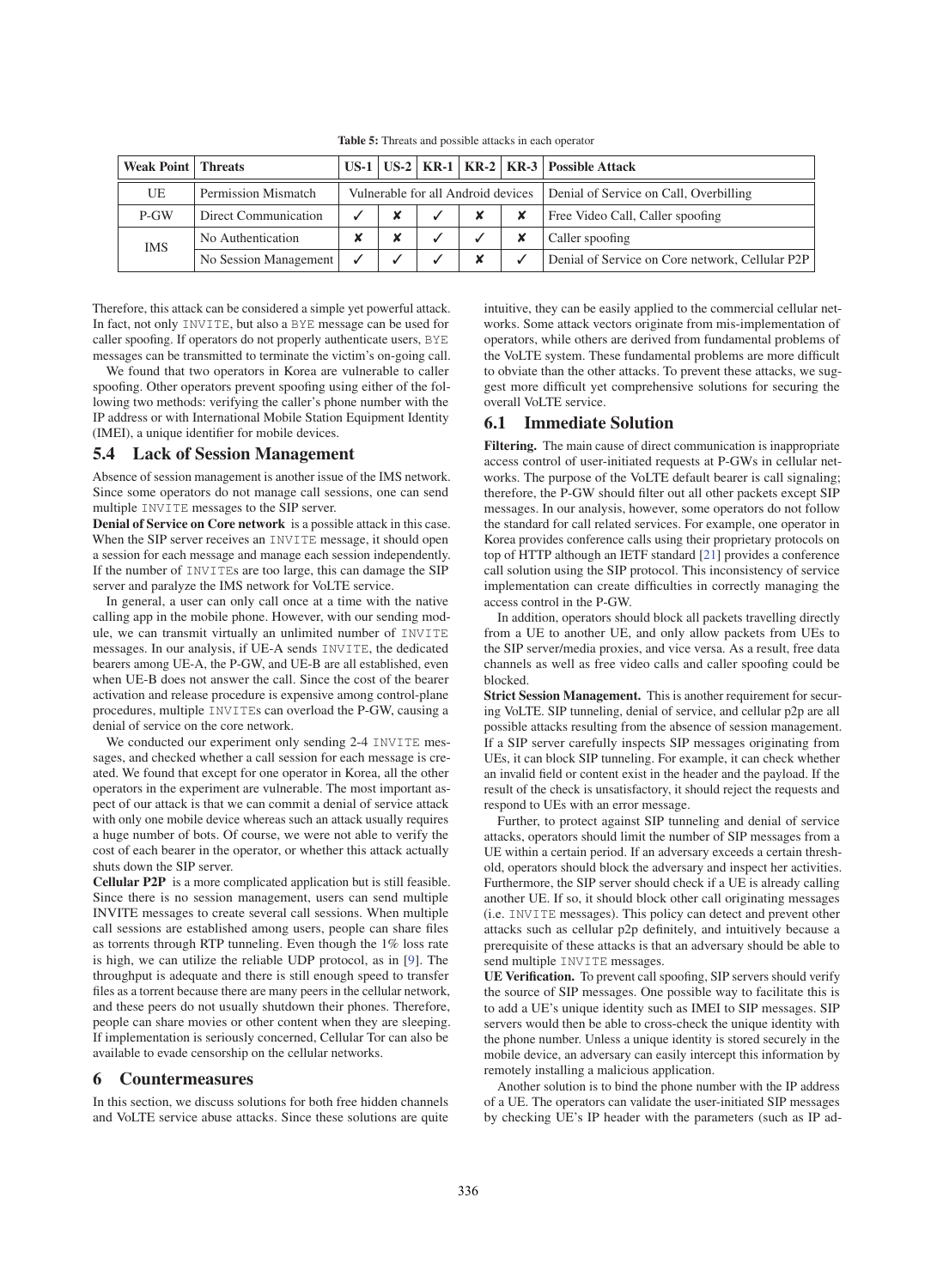dress, phone number, and device unique identity) in SIP messages because this information is already stored in the operators' server. IP spoofing is also possible, but we found that all the operators we experimented with have an IP spoofing prevention mechanism for the data interface. Even though we have not tested IP spoofing for the VoLTE interface, the operators might have already installed a similar mechanism in VoLTE. Therefore, cross-checking is a strong yet easy to implement solution.

However, it cannot prevent caller spoofing in cases where an adversary spoofs the victim's IMS registration procedure, such that the SIP server stores spoofed parameters. A UE registers itself to a SIP server by exchanging REGISTER messages, and the SIP server stores several parameters that can identify the UE. Thus, if an adversary can spoof the registration, she can obtain the full permission of the victim's phone address.

Deep Packet Inspection (DPI). Since the RTP tunneling exploits the media dedicated bearer during a VoLTE call, operators can recognize if a user is utilizing the media channel through traffic monitoring. This monitoring job can be done by applying a deep packet inspection (DPI) solution in P-GWs or media proxies. However, if an adversary disguises the data into voice-like traffic, then the DPI solution will not be sufficient to prevent it.

Accounting Policy. All the free channels we exploited in this paper resulted from time-based accounting. This problem can be resolved by changing the accounting policy of VoLTE service to a byte usagebased scheme. Of course, even in this case, an adversary can still exploit a voice channel. However, she cannot bypass the accounting. This seems quite natural, but it would be difficult for the operators to change the current time-based policy since it is deeply related to the revenue. 70% of total revenue in the operators is still from voice and SMS [12].

#### 6.2 A Long-term and Comprehensive Solution

Permission model mismatch is a severe problem that is prevalent in current VoLTE-compatible mobile devices. Unlike the previous call mechanism, as VoLTE is IP-based, the current permission model of mobile devices cannot handle it. Strictly binding sockets from any application to the data interface would be one way to prevent it. In this way, SIP packets from an application cannot reach the SIP server. The operators, in the same manner, should block packets from the data interface. One limitation of this solution is that deploying the solution would not be easy since all the firmware of mobile devices should be updated. Furthermore, data encryption (e.g. IPsec or TLS for signaling, and sRTP for media data) should be deployed as specified in the 3GPP specifications [4, 5].

However, even with strict binding and encryption, an adversary can still utilize tunneling since she has all permission for her phone. Another way to resolve the problem is to process both call signaling and voice data transmission in the CP as a traditional circuitswitching call does. The CP only allows legitimate call related requests and blocks all other packets utilizing the VoLTE interface from the AP. Thus, an adversary cannot send manipulated packets through the VoLTE interface. Furthermore, protecting the CP with hardware security modules such as TrustZone or secure storage [6] may also be required to prevent the adversary from intercepting SIP messages in the CP.

### 7 Related Work

Accounting Issues in Cellular Network. Several research groups have studied cellular accounting issues [14, 15, 25–27, 32]. There are two main attacks related to accounting: accounting bypass and overbilling.

Peng et al. demonstrated DNS port abuse for free-data [25]. In [26], the authors uncovered an accounting bypass by source IP address spoofing because a mobile data charging system was only based on the packet header. Go et al. wrapped their payload in a TCP retransmission packet and utilized some ISPs that did not charge a fee to ensure fairness [14, 15].

In addition to accounting bypass, overbilling attacks, also occur. Go et al. pointed out that TCP retransmission could also be used to impose a data fee on a victim. In [25], a large quantity of spam data was sent to a victim using VoIP and a malicious phishing link. The unfair billing practices of some operators were illuminated in [27, 32].

While much research has been conducted on accounting bypass and overbilling, our work is fundamentally different in terms of the interface we used. Previous works only covered accounting issues related to the data interface, whereas our work is focused on the VoLTE interface. Furthermore, previous research studies assumed that the overbilling attacks were committed by first installing a malicious application on the victim's phone. In contrast, in our call spoofing attack, the adversary only needs her own device.

VoIP Tunneling for Censorship Resistance. Much research has been conducted on VoIP tunneling, with a specific focus on avoidance of censorship. In general, VoIP services such as Skype are widely used as tunneling protocols. Skypemorph sends Tor traffic through UDP ports via the Skype video call channel [22]. In [33], the authors utilized RTP downstream to avoid censorship. In the case of Freewave, data are converted to acoustic signal data and loaded into normal VoIP packets to hide the data [19].

Our work also utilizes a tunneling protocol and data concealment. However, our focus is on accounting bypass as well as discovery of mis-implementation problems. In other words, the main goal of our work for tunneling is different from that of previous works. In fact, in contrast to previous works, which applied tunneling on the Internet, our work is the first to apply tunneling in cellular networks. DoS Attack on Cellular Network. Various DoS attacks in cellular networks have also been investigated. In general, most research on DoS attacks has been related to the GSM Network [11, 16, 23, 28, 30]. Enck et al. suggested that sending SMS to certain phone numbers compiled by a hit-list would massively affect the cellular core network [11]. Traynor et al. [30] demonstrated that degrading the cellular network service was possible with a cellular botnet. Mulliner et al. [23] described how malformed SMS messages could force mobile phones to be rebooted, and would finally overload the network. Golde et al. [16] introduced a DoS attack because of mis-authentication in the GSM network. Traynor et al. [31] presented DoS attacks exploiting the setup and teardown process of the radio interface in the GPRS/EDGE network. The UMTS network is still vulnerable to a targeted DoS. While Enck et al. utilized a phone number on the GSM network, Qian et al. made a hit-list by fingerprinting IP addresses to carry out a targeted DoS on the core network of UMTS [28].

In contrast to these attacks on GSM networks, the DoS attack proposed in this paper is against the VoLTE network, and can be initiated by a significantly small number of mobile devices.

#### **Future Work and Conclusion**

We conducted an analysis of the VoLTE network of five operators in the United States and South Korea. To the best of our knowledge, we are the first to analyze security issues on the VoLTE network. The key contribution of our study is that VoLTE transition is not simple, but involves the EPC core (3GPP standards), OS support at UE, hardware interface redesign, and cellular accounting policies. The main lesson is that it negates the common belief that VoLTE is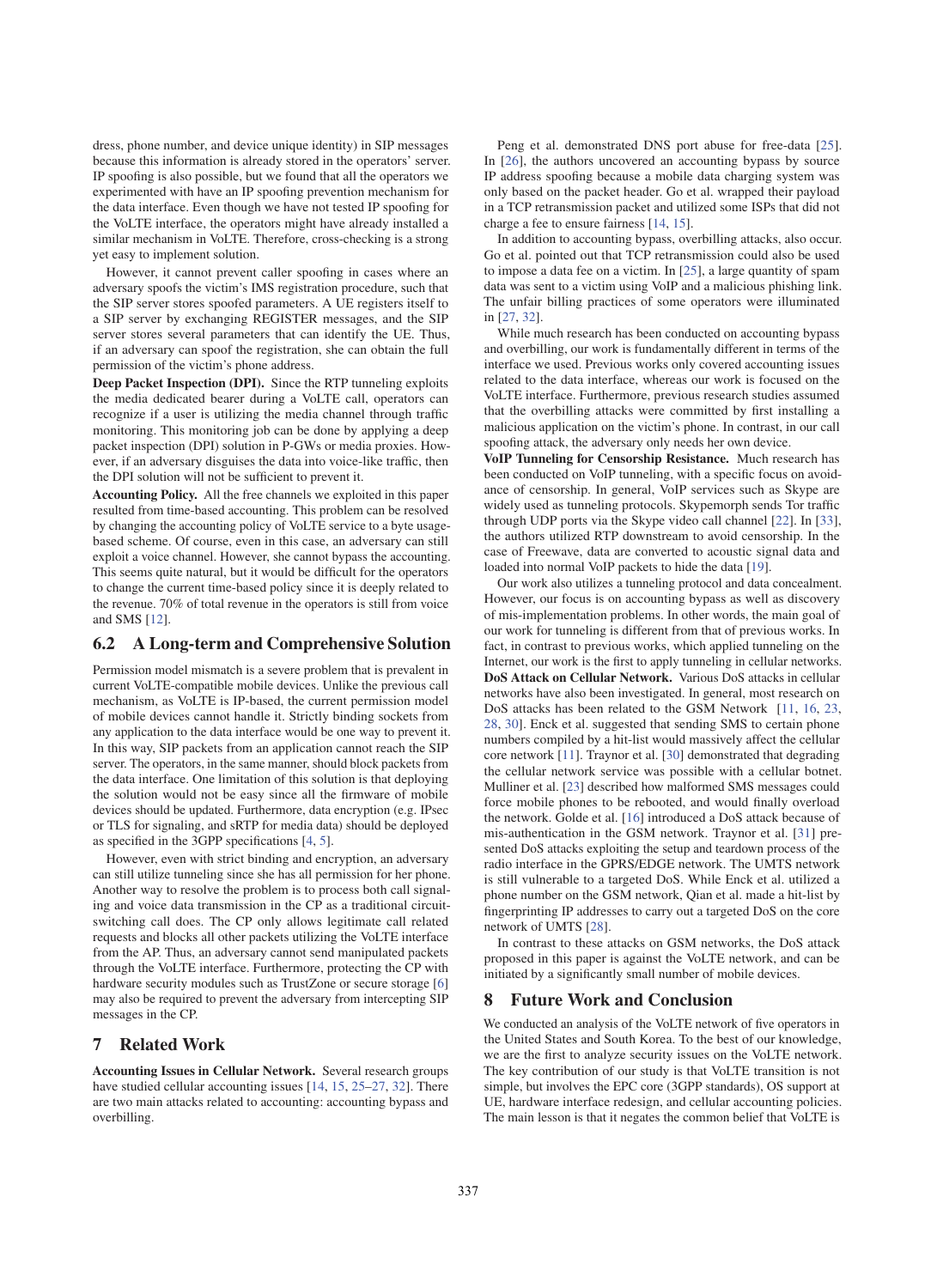a simple transition because VoIP is well understood on the Internet. In contrast, it shows that architectural aspects of cellular networks make the problem much more complex. Although we discovered a few implementation bugs that are easy to fix, the core problem is complicated processes, involving accounting, access control, session management, and EPC-UE interaction. This is evidenced by the response from ISPs, Android, and US/KR CERTs to our responsive disclosure. It requires greater attention because a systematic security analysis of new architecture is always necessary to make the architecture robust.

In this paper, we considered security issues and possible attacks related to VoLTE call service after legitimate IMS registration. However, an attacker can also utilize a SIP REGISTER message to perform other attacks. If there are vulnerabilities in the registration phase, an attacker can control all access to a victim's VoLTE service. For example, she can carry out an imposter attack or even wiretapping. We plan to investigate scenarios such as this in future work. In this work, we concentrated on the problems and vulnerabilities discovered in five operators; however, more problems and vulnerabilities may be present in these and other operators. As more and more operators provide VoLTE services, it is essential that more security analyses be conducted on VoLTE networks.

## 9 Acknowledgment

We thank the anonymous reviewers for their helpful feedback. This research was supported by (1) the MSIP (Ministry of Science, ICT and Future Planning), Korea, under the ITRC (Information Technology Research Center) support program (IITP-2015-R0992-15-1006) supervised by the IITP (Institute for Information & communications Technology Promotion), and (2) Next-Generation Information Computing Development Program through the National Research Foundation of Korea(NRF) funded by the MSIP (No. NRF-2013R1A1A1076024). Yeongjin Jang and Taesoo Kim were partly supported by the NSF DGE-1500084, ONR N000141512162, and DARPA-15-15-TC-FP-006.

#### 10 References

- [1] 3GPP. ETSI TS 23.203. Policy and charging control architecture, 2012.
- [2] 3GPP. ETSI TS 23.221. Architectural requirements, 2011.
- [3] 3GPP. ETSI TS 23.228. IP Multimedia Subsystem (IMS) Stage 2, 2011.
- [4] 3GPP. ETSI TS 33.203. Access security for IP-based services, 2011.
- [5] 3GPP. ETSI TS 33.210. Network Domain Security (NDS); IP network layer security, 2011.
- [6] T. Alves and D. Felton. Trustzone: Integrated hardware and software security. *ARM white paper*, 3(4):18–24, 2004.
- [7] J. Arkko, G. Camarillo, A. Niemi, T. Haukka, and V. Torvinen. Security mechanism agreement for the session initiation protocol (SIP), 2003.
- [8] J. Beekman and C. Thompson. Breaking Cell Phone Authentication: Vulnerabilities in AKA, IMS, and Android. In *WOOT*, 2013.
- [9] T. Bova and T. Krivoruchka. Reliable UDP protocol. *draft-ietf-sigtran-reliable-udp-00.txt*, 1999.
- [10] G. Delugre. Reverse engineering a Qualcomm baseband. *CCC*, 2011.
- [11] W. Enck, P. Traynor, P. McDaniel, and T. La Porta. Exploiting Open Functionality in SMS-Capable Cellular Networks. In

*Proceedings of the 12th ACM conference on Computer and communications security*, pages 393–404. ACM, 2005.

- [12] Ericsson. What is voice over LTE?, January 2013.
- [13] Global mobile Suppliers Association and others. Evolution to LTE report, 2015. [Online; accessed 11-May-2015].
- [14] Y. Go, E. Jeong, J. Won, Y. Kim, D. F. Kune, and K. Park. Gaining Control of Cellular Traffic Accounting by Spurious TCP Retransmission. In *Proceeding of the Network and Distributed System Security Symposium (NDSS)*, 2014.
- [15] Y. Go, D. F. Kune, S. Woo, K. Park, and Y. Kim. Towards Accurate Accounting of Cellular Data for TCP Retransmission. In *Proceedings of the 14th Workshop on Mobile Computing Systems and Applications*, page 2. ACM, 2013.
- [16] N. Golde, K. Redon, and J.-P. Seifert. Let Me Answer That for You: Exploiting Broadcast Information in Cellular Networks. In *Proceedings of the 22nd USENIX conference on Security*, pages 33–48. USENIX Association, 2013.
- [17] GSM Association. Voice and Video calls over LTE. [Online; accessed 14-May-2015].
- [18] GSM Association. VoLTE Service Description and Implementation Guidelines, Version 1.1, 2014.
- [19] A. Houmansadr, T. J. Riedl, N. Borisov, and A. C. Singer. I want my voice to be heard: IP over Voice-over-IP for Unobservable Censorship Circumvention. In *NDSS*, 2013.
- [20] IDATE. in World LTE market, 2014. [Online; accessed 11-May-2015].
- [21] A. Johnston and O. Levin. Session Initiation Protocol (SIP) Call Control-Conferencing for User Agents, 2006.
- [22] H. Mohajeri Moghaddam, B. Li, M. Derakhshani, and I. Goldberg. Skypemorph: Protocol Obfuscation for Tor Bridges. In *Proceedings of the 2012 ACM conference on Computer and communications security*, pages 97–108. ACM, 2012.
- [23] C. Mulliner, N. Golde, and J.-P. Seifert. SMS of Death: From Analyzing to Attacking Mobile Phones on a Large Scale. In *USENIX Security Symposium*, 2011.
- [24] F. Özavci. VOIP Wars: Return of the SIP, 2013.
- [25] C. Peng, C.-y. Li, G.-H. Tu, S. Lu, and L. Zhang. Mobile Data Charging: New Attacks and Countermeasures. In *Proceedings of the 2012 ACM conference on Computer and communications security*, pages 195–204. ACM, 2012.
- [26] C. Peng, C.-Y. Li, H. Wang, G.-H. Tu, and S. Lu. Real Threats to Your Data Bills: Security Loopholes and Defenses in Mobile Data Charging. In *Proceedings of the 2014 ACM SIGSAC Conference on Computer and Communications Security*, pages 727–738. ACM, 2014.
- [27] C. Peng, G.-h. Tu, C.-y. Li, and S. Lu. Can We Pay for What We Get in 3G Data Access? In *Proceedings of the 18th annual international conference on Mobile computing and networking*, pages 113–124. ACM, 2012.
- [28] Z. Qian, Z. Wang, Q. Xu, Z. M. Mao, M. Zhang, and Y.-M. Wang. You Can Run, but You Can't Hide: Exposing Network Location for Targeted DoS Attacks in Cellular Networks. In *NDSS*, 2012.
- [29] J. Rosenberg, H. Schulzrinne, G. Camarillo, A. Johnston, J. Peterson, R. Sparks, M. Handley, E. Schooler, et al. SIP: session initiation protocol, 2002.
- [30] P. Traynor, M. Lin, M. Ongtang, V. Rao, T. Jaeger, P. McDaniel, and T. La Porta. On Cellular Botnets: Measuring the Impact of Malicious Devices on a Cellular Network Core.